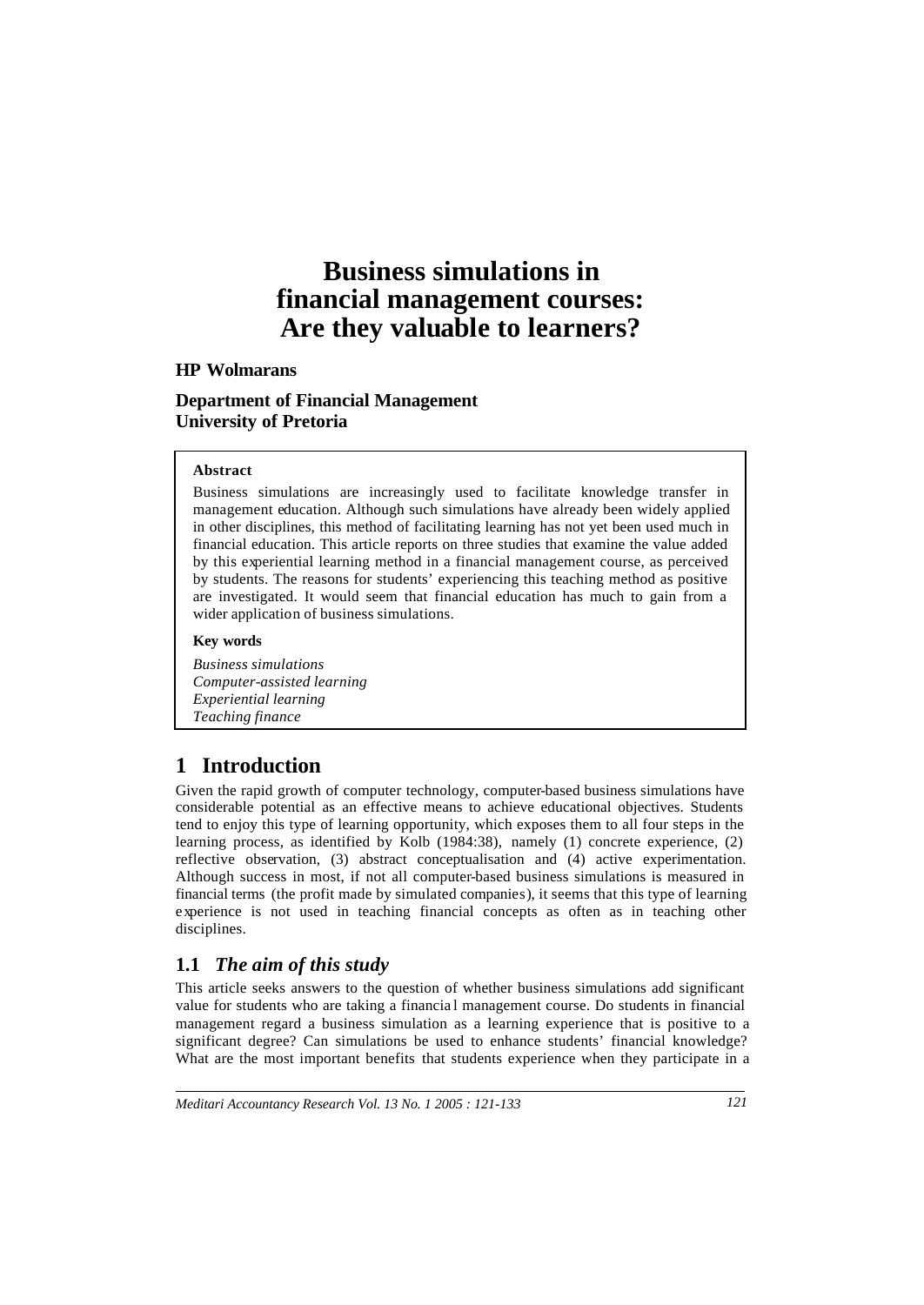simulation? What are the possible drawbacks? Answers to these questions may have important implications for financial education in future.

#### **1.2** *The research approach*

This article reviews the results of three studies that were conducted to investigate the impact of using a business simulation in financial education. In the first study, a business simulation was used in an introductory course in finance for students studying for a Master's degree in Project Management (MPM). In the second study, the simulation was applied in two courses in finance for middle managers participating in a Management Development Programme (MDP). The third study involved running a simulation in two courses in finance for MBA students.

### **2 Literature survey**

Computer-based business simulations offer considerable potential as a pedagogical tool in educational courses and training programmes (Gopinath & Sawyer 1999:477). New technologies are transforming the business simulation industry and adding new capabilities and qualities (Summers 2004:208). When teachers and trainers use these simulations, they harness these capabilities and qualities, including the ever-increasing power of information technology to assist in the learning experience. Computers are excellent at quantifying a large number of interactions between critical variables, as well as at providing feedback to students rapidly. This rapid feedback often generates lively discussions in groups, allowing students to learn from one another. Thiagarajan (1998:35) suggests that computer-based business simulations for groups of participants may prove to be one of the main contributions that this technology makes to education. Wolmarans (2000:1) has also found that business simulations offer a number of advantages and satisfy some of the requirements of the South African Qualifications Authorities (SAQA).

Business simulations are also known in the subject literature as "simulation games", or "business games". The focus falls on the simu lation of business activities under competitive conditions. However, because some managers frown on the term "games" and say that they "work and don't play" (Fripp 1993:33), the term "business simulation" is preferred. In most of these computer-based business simulations, groups of participants manage their simulated companies under competitive conditions, and the aim of the simulation is for each group to try to be more successful than its competitors.

Participants in training programmes usually receive business simulations enthusiastically, because they can participate actively in the learning process (Brooks 1996:2). Because the students are required to play an active role, they can apply knowledge gained from lectures, case studies or other instructional formats practically. In addition, the success of a simulated firm is directly related to the effort and knowledge of the students who act as the "company directors". This type of learning opportunity gives participants the largest possible amount of exposure to all four steps in the learning process, as identified by Kolb (1984:38).

Business simulations provide a teaching method that typically yields (1) more hands-on experience, (2) a higher level of excitement, (3) a higher noise level (and yet a lower incidence of problems), and (4) more commitment, than traditional methods of teaching (McLure 1997:3). People learn more when they are enjoying themselves. This is not just true of children. It is also true of executives and managers – of everyone (Elgood 1997:5). Rao (1995:44) agrees that learning is more effective when it is combined with enjoyable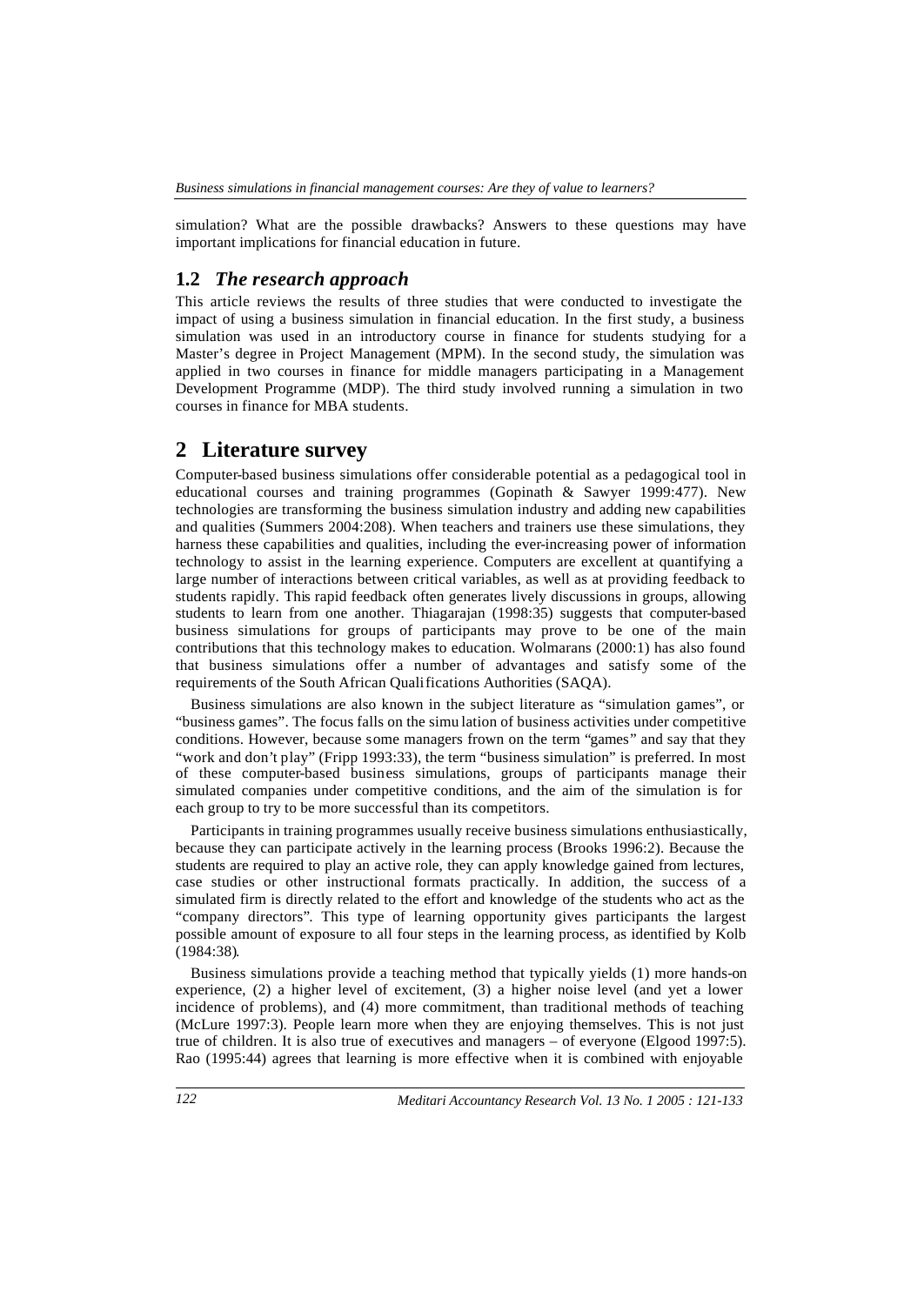activities. The material that is mastered in such a way is also remembered longer. Washbush and Gosen (2001:281) investigated a series of exploratory studies dealing with learning in total enterprise simulations and found that this type of simulation offers considerable potential for student learning in various disciplines.

Anderson and Lawton (1992b:326) report that students perceived a computer-based management simulation exercise to be superior to case discussions in learning skills in a business policy course. Hendrikz (1991:13) found that students in a marketing course perceived simulations to be a significantly more effective method of transferring managerial competence than self-study, case studies and lectures. Joannides and Oldenboom (1999:38) agree that business simulations can be a highly effective educational technique. Faria (1998:304) reports that users of computer simulations rate them far more highly as effective teaching methods than either lectures or case studies. When a business simulation was used in the introductory week of an executive MBA course, Gooding and Keys (1990:54) even found that participants became so committed to the simulation that they had to be actively encouraged to move away from simulation activities and back into lectures and case discussion sessions.

Although success is measured in financial terms in most computer-based business simulations (Walters, Coalter & Rasheed 1997; Wolfe & Rogé 1997; Vaidyanathan & Rochford 1998; Lee 1999; Tompson & Dass 2000), it is noteworthy that this type of experiential learning activity has not been used nearly as often in financial management education as in education in other disciplines. In a study to determine the extent to which simulations were used in various disciplines, Faria (1998:299) found that only 39% of the American Assembly of Collegiate Schools of Business (AACSB) member schools used simulations as part of their finance courses. This percentage was lower than the comparable figures for general management (45%), marketing (63%) and business policy (66%).

A simulation is one example of experiential learning. Gentry (1990:20) defines it as "participative, interactive and applied", or, to put it differently, as "learning by doing". Other examples of experiential learning that have been successfully used in financial education are live case studies, community service, and practical experience as vacation workers (Dahlquist 1998:76). Because computer-based simulations can be run quickly, students are afforded more opportunities to practise their managerial skills through the decisions they make. White, Helms and Parker (1990:33) agree that a computer-based business simulation can thus be a useful and satisfying way for students to acquire financial knowledge.

Computer-based simulations have been used in financial education for a number of different reasons. Greenlaw, Frey and Vernon (1979:5) reported positive results over many years of using a computer-based finance-focused simulation. When a computer-based portfolio strategy simulation was used in a graduate investments course, Burns and Burns (1982:81) found that 87% of the students attending the course felt that they had learnt much more during the course, due to the simulation, than they would have learnt otherwise. Rice and Haslem (1981:91) found that financial management skills could be greatly enhanced by an educational programme including computer-based simulation cases. Pampallis (1984) and Tredoux (1985) also agree that a simulation game can be a valuable teaching aid in financial education.

Singleton (1986:79) found a computer-based simulation to be useful in introducing the basics of options trading. In investment management, Tessema (1989:33) used a stock market game which simulates investments on the New York Stock Exchange, together with instructions consistent with current practices. This was found to be an effective approach to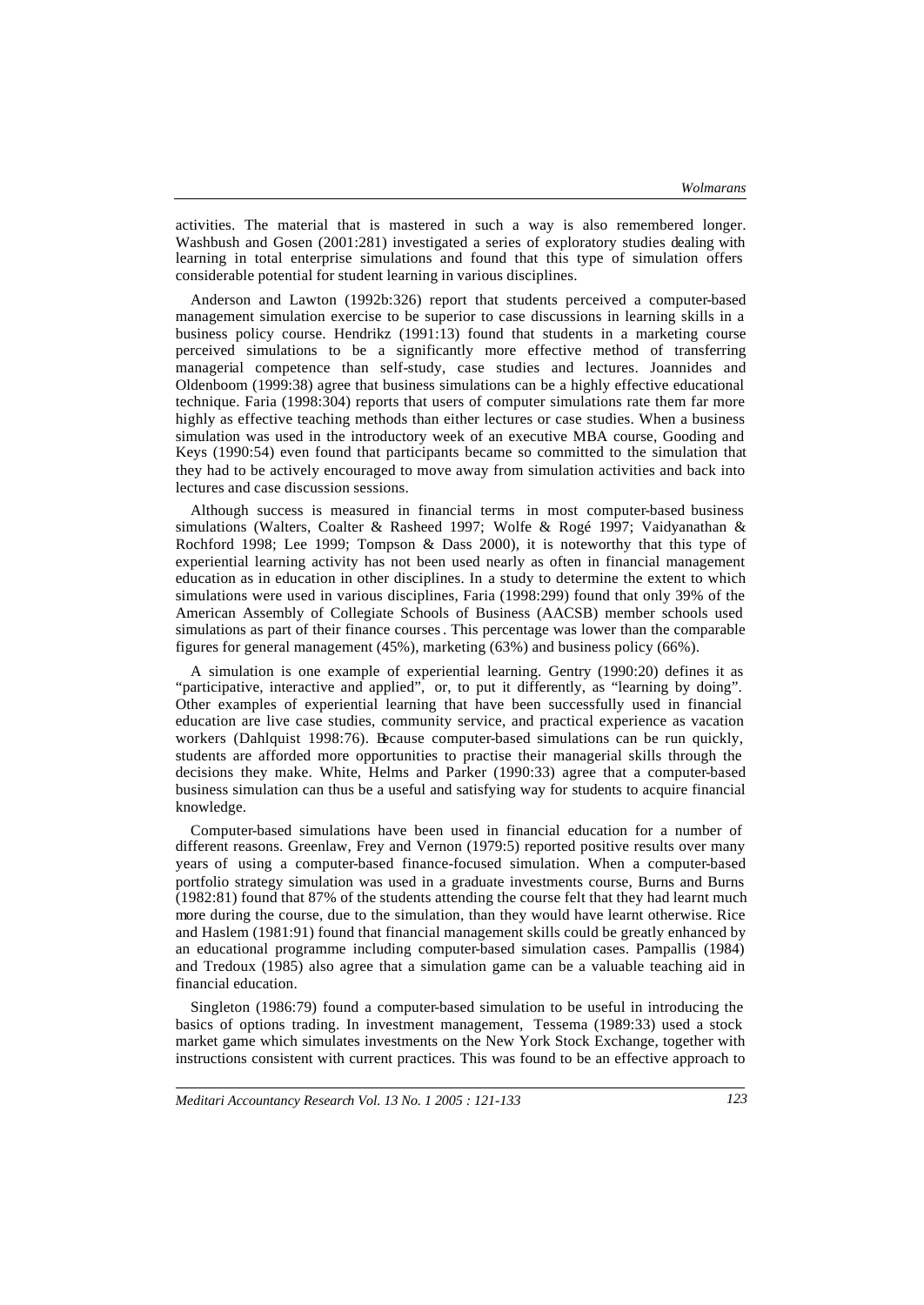involve students in making investment decisions and to enable them to put their new-found theoretical skills into practice. Elan and Sanderson (1991:11) also found investment simulations effective in capturing the multitude of components contained in portfolio management.

Angel (1994:61) found that a simulated market in which shares are bought and sold by the students to be an enjoyable way to introduce them to the workings of real financial markets. Smith (1996:76) used Internet data bases to provide simulated exposure to portfolio management to students in an introductory finance course. Cooper and Grinder (1997:95) introduced option-pricing theory using a classroom simulation and found the simplicity of the simulation and the excitement generated by fellow students to be contagious. Hogan and Kish (1999:83) found that the investigation of simulated portfolios containing stocks and bonds was valuable in explaining the trade-offs between risk and return in an introductory investment course. More recently, a computer-based simulation assisted with decision-making in a dynamic environment as part of a course in investment management (Brozik & Zapalska 2002:242). Furthermore, Wenzler (2005:75) has reported on a simulation aimed at maximizing financial performance through different asset managing strategies, while still providing a better-than-required service. From these studies the important role that simulations may play in finance and investment education is evident.

Most business simulations use financial variables to determine the success of participating teams. Examples of these are increased profitability, larger net assets, greater cash flows and higher share prices. Other examples are return on investment, return on equity and net asset value (Anderson & Lawton 1992a:490). Indeed, even in business simulations that are primarily focused on enhancing strategic skills or marketing skills, the term "team performance" is usually used as a euphemism for cumulative profits over the time periods when the game was played (Teach 1990:12).

However, some reservations have been expressed concerning a system that uses only financial performance as a measure of learning. Some of these include the fact that a participating team could "fall into a profitable strategy and stay there" without planning; that a business simulation cannot account for all the variables encountered in real life; or that the performance of losing teams may perhaps not be a true reflection of the knowledge of the individuals in those teams. Students can be successful even if they know little about the rules and the underlying business theories driving the simulations (Wolfe & Luethge 2003:69). In spite of these reservations, it still seems to be common practice for instructors to use relative financial performance as a key measure of success in any competitive simulation exercise.

Despite the information on simulations, a fairly extensive literature study did not uncover a study describing students' experiences of how successful a simulation is in conveying critical concepts in South African finance education. This could be an area in which the innovative concept of business simulation could add much value.

### **3 The business simulation**

The aim of using a business simulation in an introductory finance course would be to enable participants to experience first-hand what the implications of different decisions are for the profitability of a company. It is also important that participants acquire a holistic overview of the process of doing business, in order to realise that all processes have to be aligned in an optimal system.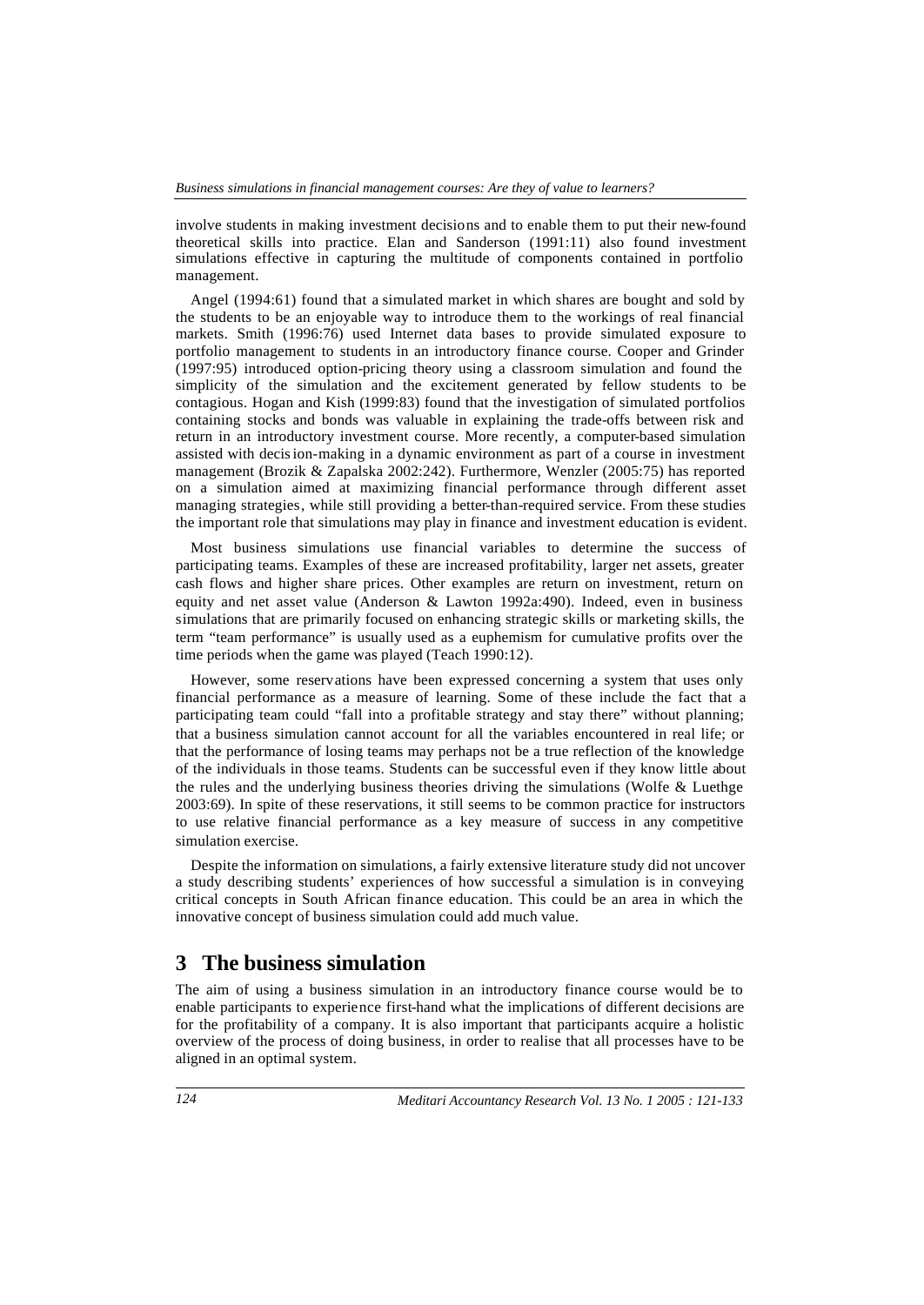The simulation used was PROSPEX (Macey 1997). This is a whole enterprise simulation of middling complexity. It simulates the flow of value through a manufacturing company. This simulation is suitable for enhancing the financial skills of adult learners. It ran on a laptop computer, with a printer attached, in order to print the results of each round of decisions.

The participants present formed teams consisting of six to eight people each. Each team managed a company competing with other companies in a market with two products. This structure where teams compete is called a "tournament" and has been found to be highly effective when teaching business skills with a total enterprise simulation (Thavikulwat & Pillutla 2004:5). Each team provided values for 11 variables for each time period (representing two months of real time). The variables ranged from the amounts of raw materials, labour hours and bank loans required by the manufacturing company to the prices at which two manufactured products are sold, the amount spent on advertising and the consultants' reports required on the current competitive situation. Three pages of output per period include detail on the income statement and the balance sheet. Each team aimed to have the mo st profitable company at the end of the simulation.

#### **4 The procedure**

The procedure followed was suggested by Fripp (1993:101) and it is set out in Figure 1. The students were given a short introduction to the simulation, with an explanation of all the variables, their relationships and the way they interact financially. They were also each given a copy of the participants' manual (only five pages) to refer to when they had to decide on the input-variables. This way of introducing a simulation has been found to be very effective under time pressure (Snow, Gehlen & Green 2002:526)

**Figure 1 The structure of a typical computer-based business simulation**



Source: Fripp (1993:101)

*Meditari Accountancy Research Vol. 13 No. 1 2005 : 121-133 125*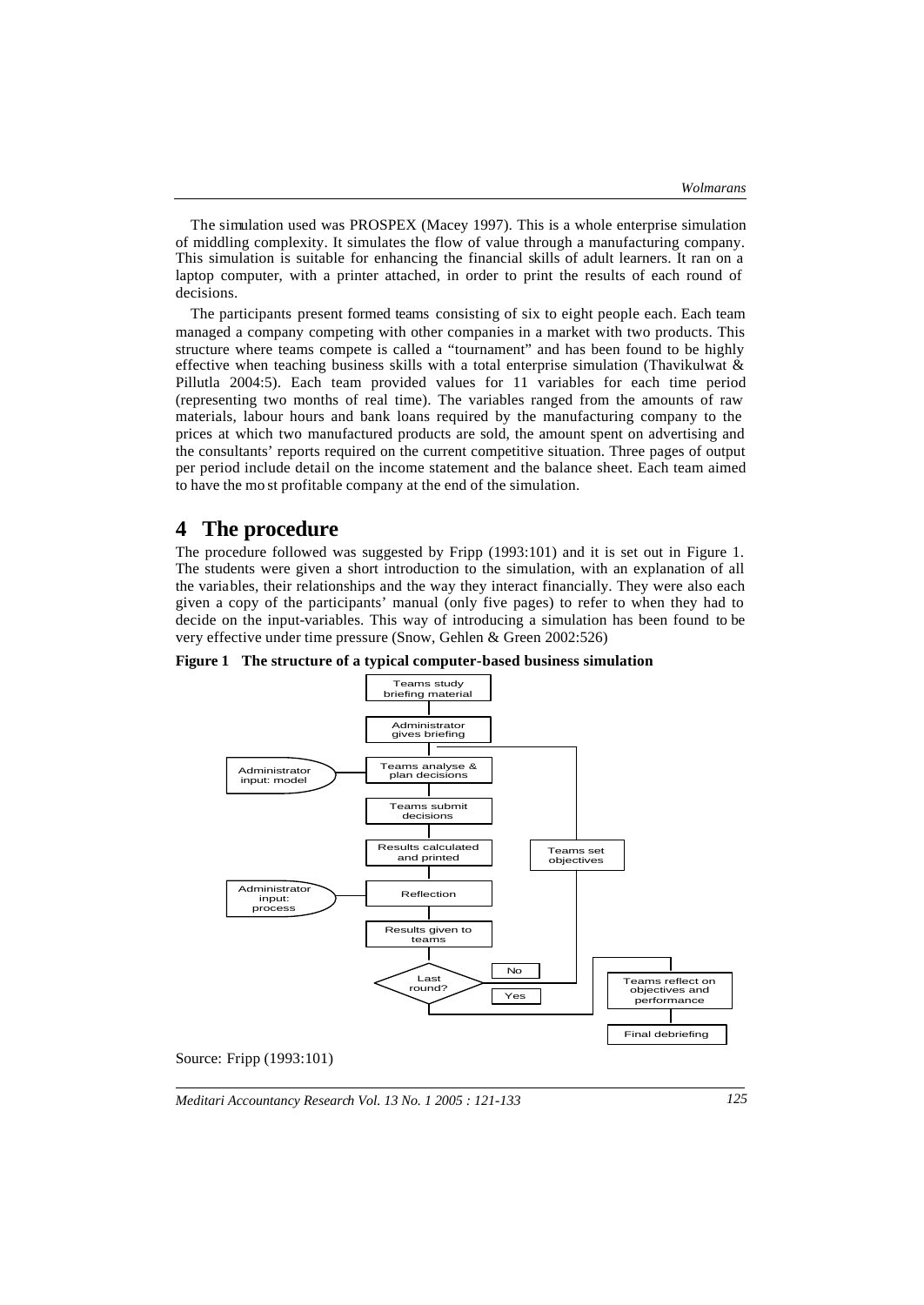Each team represented the "board of directors" of their respective company. Regular "board meetings" were held to decide on the values for the input-variables. The business simulation was integrated with the course in finance, in the sense that frequent reference was made to where participants could find, for instance, the elements of the income statement on the computer printout for their companies. Financial concepts such as analysing statements or the difference between fixed and variable cost were also explained with reference to the simulated companies. The participants were often requested to use parts of their tea times and lunch times to complete the input forms, in line with Nicholson's (1997:438) contention that good business simulations should put participants under at least some time pressure, similar to real decision-making.

After the simulation had ended and the winning team had been congratulated, the participants were requested to provide written feedback on how they had experienced the simulation. Petranek (2000:108) argues that students learn mo re from a written debriefing than from a mere oral debriefing. It was emphasised that debriefing is an important part of the learning process because it allows students to make a connection between the experience they had gained from the simulation and exp eriences in real-life situations, as postulated by Peters and Vissers (2004:70).

The students were requested to rate the learning they had experienced during the simulation game on a scale of 1 ("very little") to 10 ("quite a lot"). They also had to rate their learning experience during the average lecture, as well as the average case study they had encountered up to that point. The students were requested to list the three main benefits that they had experienced in the simulation. They were asked to respond to the following questions: Had the simulation added value to their financial knowledge? Should it be used in future? The students could also comment on their experience of the simulation, including any possible drawbacks.

The results were analysed using the SAS (Statistical Analysis Systems) on the mainframe of the University of Pretoria. A Waller-Duncan k-ratio t-test was performed in the PROC GLM procedure (SAS Institute 1985:487) to determine whether the respondents rated the simulation, lectures and cases in a similar manner or not. Means with the same letter under "Grouping" in the output to this procedure are not significantly different, which could assist the researcher in deciding whether the participants had rated the simulation significantly higher than either cases or lectures (see Tables 1, 4 and 7).

## **5 The first study**

#### **5.1** *The sample*

The business simulation was used during a 24-hour, three-day course in finance for students doing a Master's degree in Project Management (MPM). Finance is a compulsory module in this programme. All these students had at least a four-year degree in engineering (BEng) or a three-year degree in science (BSc). None of them had had previous academic exposure to finance. Their median age was 30 years, with a range from 26 to 44 years. Of the 38 students, only four indicated that they had had previous exposure to simulations as a learning experience, all in an operational (production) environment. All the students indicated that they had had exposure to lectures and case studies in previous studies, and it was therefore assumed that they were able to compare their experience of the business simulation with these two methods of conveying information.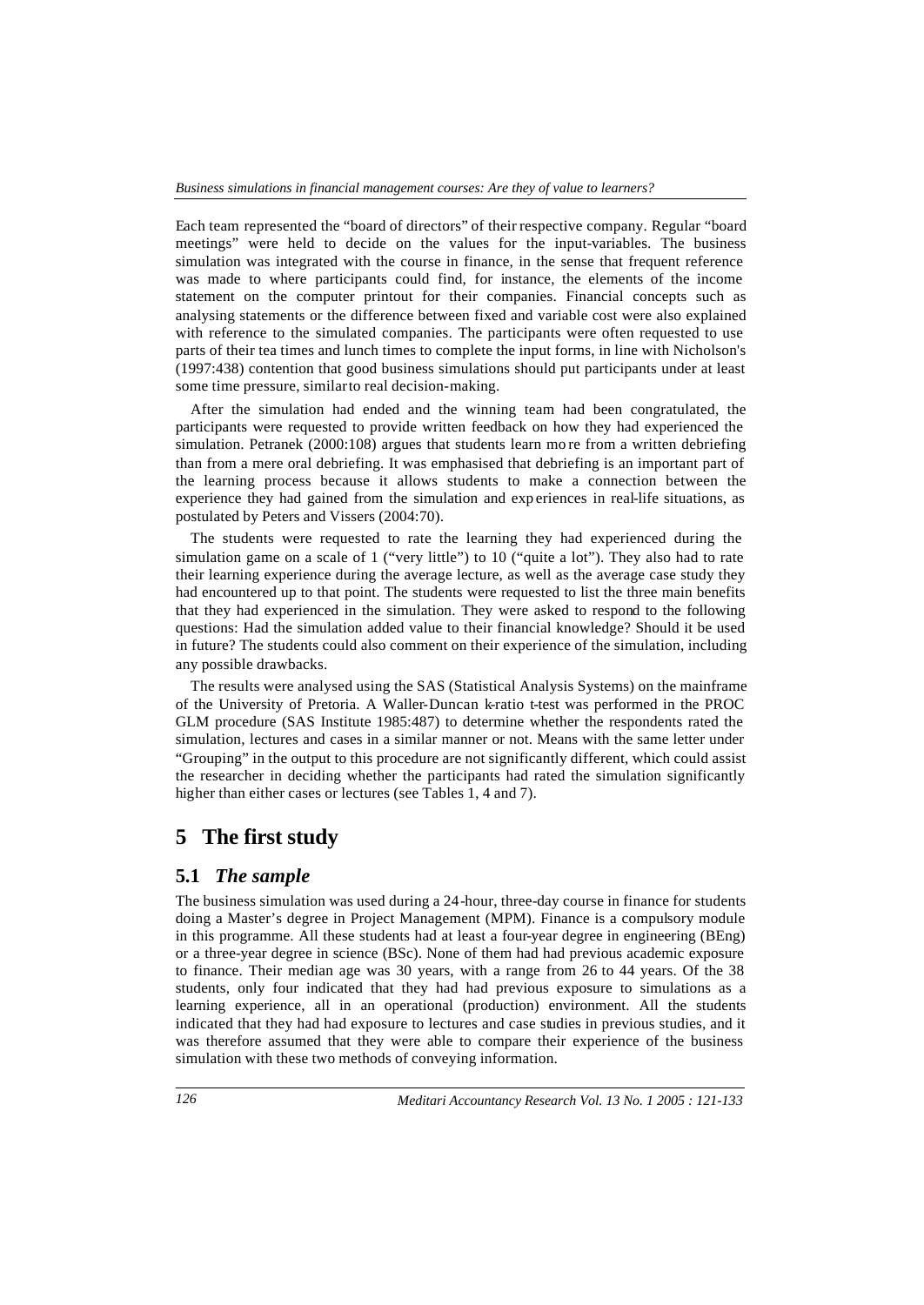#### **5.2** *The results*

The rating of learning opportunities by the MPM students is given in Table 1. The amount of learning that the students experienced during the simulation was rated on a scale of 1 to 10, with 10 representing the most learning experienced. The average lecture and average case study were rated on a similar scale for comparison purposes. Groupings with the same letter are not significantly different.

| <b>Learning opportunity</b> | Average | Std.dev. | <b>Grouping</b> |
|-----------------------------|---------|----------|-----------------|
| <b>Business simulation</b>  | 8.63    | 1.63     |                 |
| Average lecture             | 7.18    | 1.56     |                 |
| Average case study          | 7.16    | 1.46     |                 |

**Table 1 Rating of learning opportunities by MPM students (n=38)**

From Table 1, it is clear that these students experienced significantly more learning during the simulation game than during both the average case study and average lecture to which they had had prior exposure. They were also requested to rate, on a 10-point scale  $(1 =$ "least/no",  $10 =$  "most/yes"), firstly, the contribution of the simulation game to their knowledge of finance, and secondly, whether this type of experiential learning activity should be used again in future. The results are set out in Table 2. Both average ratings differ significantly from 5.5 ( $p<0.01$ ), which was the mid-range of possible ratings. The results confirm that the simulation game contributed significantly to their knowledge, and the students were of the opinion that this type of experiential learning should definitely be used again in future.

**Table 2 Average response of MPM students (n=38)**

| Question                                          | Average<br>response | Std.dev. | Significance |  |
|---------------------------------------------------|---------------------|----------|--------------|--|
| Contribution of simulation to financial knowledge | 8.79                | 1.33     | p<0.01       |  |
| Should the simulation be used in future?          | 9.42                | 1.13     | p<0.01       |  |

The students were requested to provide and rank the three most important benefits that they had experienced during the business simulation. The results of the answers to this openended question are summarised in Table 3, where only the five most important benefits are listed.

**Table 3 The ranking of benefits by the MPM students (n=38)**

| <b>Benefit</b>                             | 1st | 2 <sub>nd</sub> | 3rd | Total | $\frac{0}{0}$ |
|--------------------------------------------|-----|-----------------|-----|-------|---------------|
| A holistic financial overview of a company | 12  | 8               |     | 24    | 63            |
| Teamwork and learning in groups            |     | 6               |     | 21    | 55            |
| Improved decision-making                   |     | 6               |     | 18    |               |
| Understanding financial statements         | 5   | 9               |     | 22    | 58            |
| Thinking in terms of profitability         |     |                 | ົ   | 10    | 26            |

From Table 3 it is clear that experiencing the simulation helped these students obtain a holistic financial overview of a company. They also experienced better decision-making through teamwork and learning in groups. The exercise helped them to understand financial statements better; and they were better able to think in terms of profitability.

The comments were generally favourable. Those students who gave negative feedback mostly felt that the time allocated for the simulation was too short.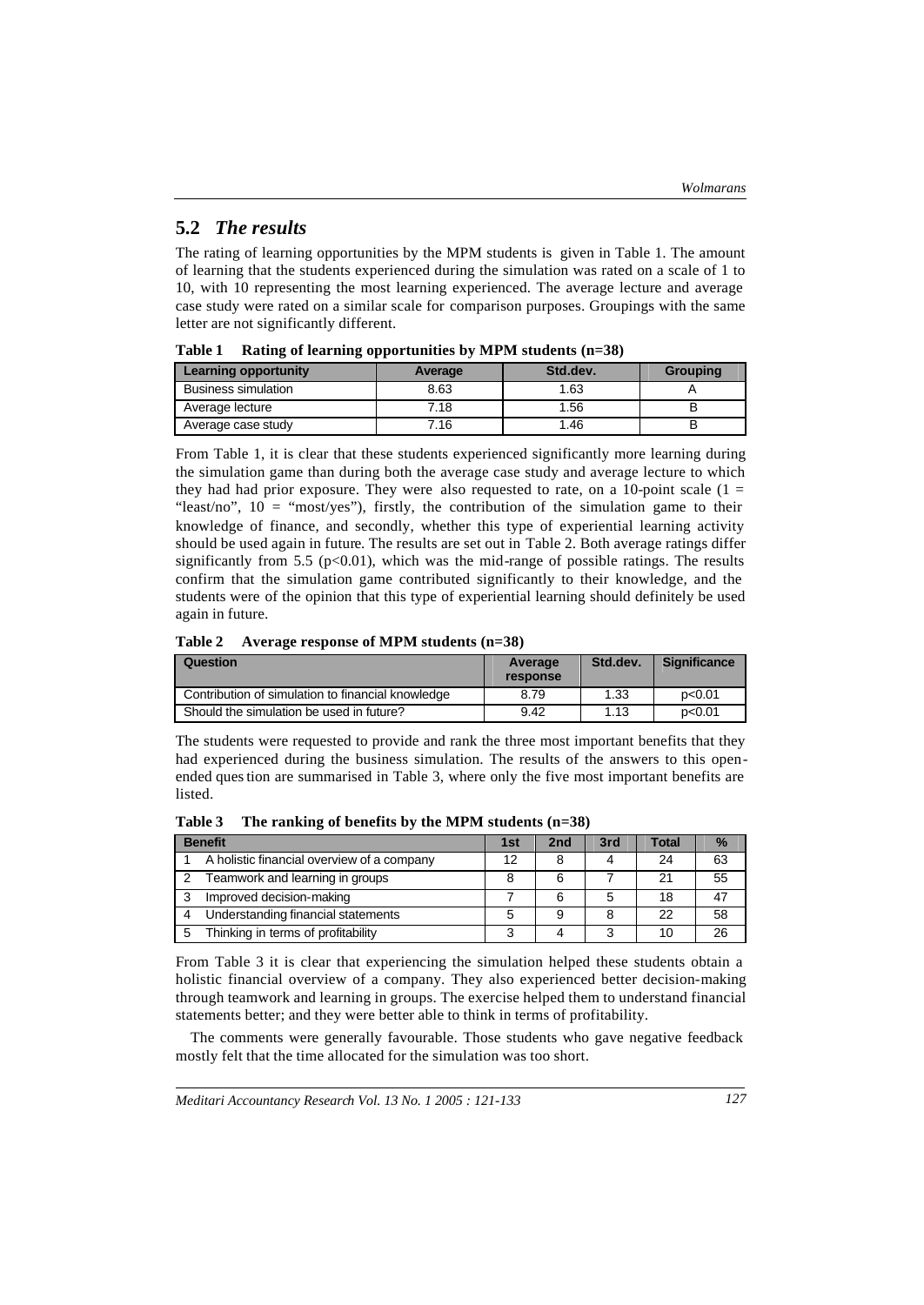# **6 The second study**

#### **6.1** *The sample*

In a second study, two groups of middle managers on a Management Development Programme (MDP) were exposed to the business simulation during the 20-hour finance module (spread over three days) of their course. Up to that point, the students had already had exposure to 40% of the ten disciplines in the course, where mainly lectures and case studies were used as learning opportunities. These students could thus compare their experience of the simulation with the learning experienced during the typical lecture and case study. There is no reason to believe that the two groups exp erienced the simulation or previous lectures and cases differently.

There were 62 students in total in the two courses, ranging in age from 34 to 50 years, with a median age of 38 years. A total of 80% of them did not have any tertiary education, with half of the remainder (10%) qualified in non-commercial disciplines. Thus, while only about 10% had had some exposure to formal commercial education, which could affect their group's performance, none of these students indicated that they had had previous experience of a business simulation.

### **6.2** *The results*

The rating of learning opportunities by the MDP students is given in Table 4. Groupings with the same letter are not significantly different. From this rating, it is evident that these students experienced significantly more learning during the simulation, as compared with the learning during an average lecture or case study.

| <b>Learning opportunity</b> | Average | Std.dev. | Grouping |
|-----------------------------|---------|----------|----------|
| <b>Business simulation</b>  | 8.26    | 1.29     |          |
| Average case study          | 7.40    | 1.28     |          |
| Average lecture             | 7.18    | 1.47     |          |

**Table 4 Rating of learning opportunities by the MDP students (n=62)**

As in the first study, the students were requested to rate the contribution of the simulation to their knowledge of finance and whether this type of experiential learning activity should be used again in future. The results are given in Table 5.

**Table 5 Average response of MDP students (n=62)**

| Question                                          | Average<br>response | Std.dev. | <b>Significance</b> |  |
|---------------------------------------------------|---------------------|----------|---------------------|--|
| Contribution of simulation to financial knowledge | 8.58                | 1.41     | p<0.01              |  |
| Should the simulation be used in future?          | 9.11                | 1.09     | p<0.01              |  |

In Table 5 both average ratings differ significantly from 5.5, the mid-range of possible ratings. This confirms that the simulation game contributed significantly to the students' financial knowledge. They are of the opinion that this type of experiential learning should definitely be used in future.

The students were requested to rank the three most important benefits that they experienced during the business simulation. The results in respect of the answers to this question are summarised in Table 6, where only the five most important benefits are listed.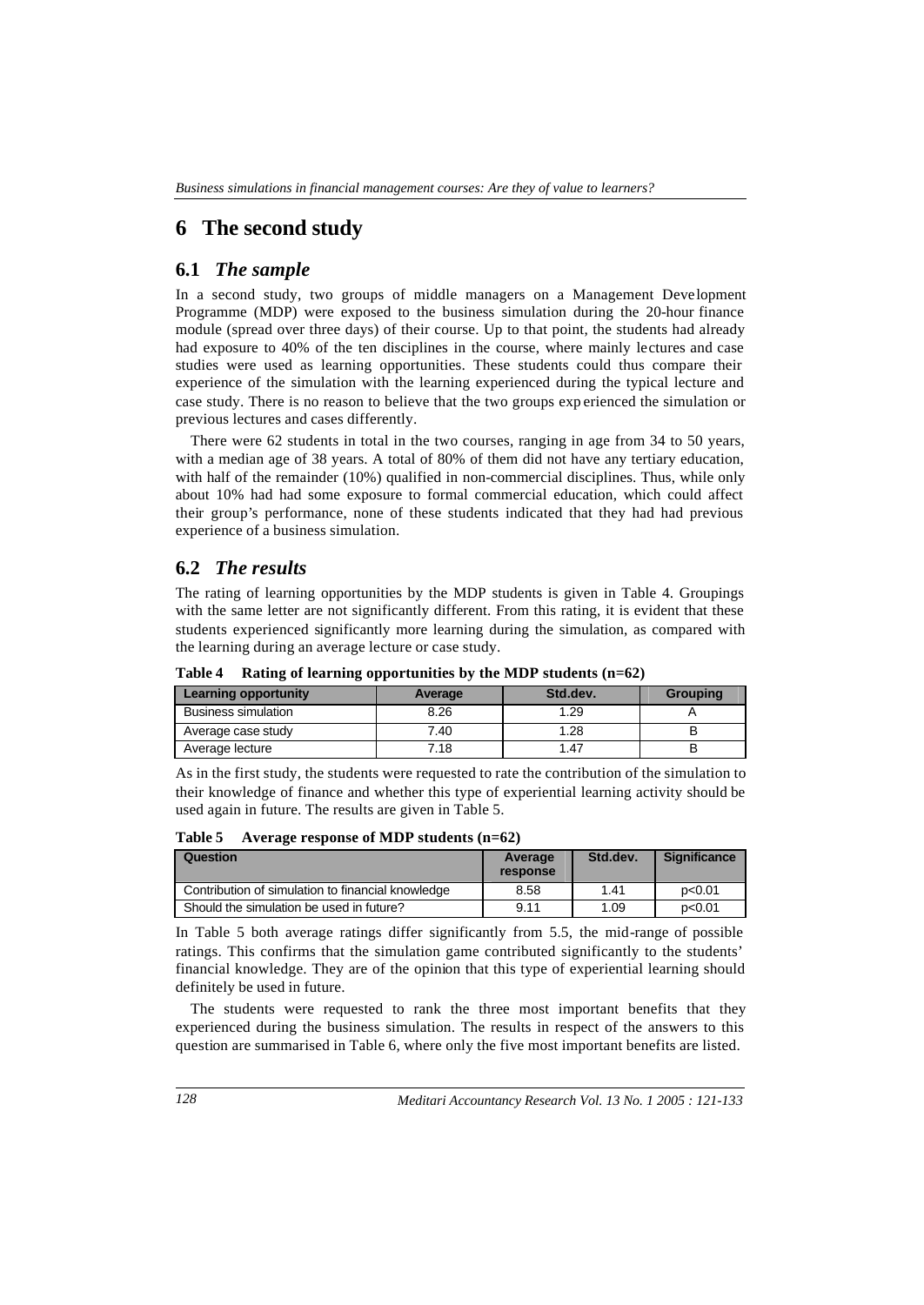| <b>Benefit</b>                               | 1st | 2 <sub>nd</sub> | 3rd | Total | $\frac{9}{6}$ |
|----------------------------------------------|-----|-----------------|-----|-------|---------------|
| Improved decision-making                     | 14  | 8               | 5   | 27    | 44            |
| 2 A holistic financial overview of a company | 13  | 8               |     | 25    | 40            |
| 3 Teamwork and learning in groups            |     | 9               | 8   | 24    | 39            |
| 4 Interaction between critical variables     |     | 5               | 3   | 15    | 24            |
| 5 Understanding financial statements         |     | 9               |     | 22    | 35            |

**Table 6 The ranking of benefits by MDP delegates (n=62)**

From Table 6 it is clear that the students experienced improved decision-making as the most important benefit, followed by a holistic financial overview of a company. Teamwork and learning in groups was important; they achieved a better grasp of the interaction between critical variables; and they gained a better understanding of financial statements. The fact that the percentages in the last column of Table 6 are lower than those in Table 3 is mostly due to the fact that not all these students listed the benefits that they had experienced.

Comments on the simulation were generally favourable. Some delegates found the time allocated to the simulation too short. Others found that if they made mistakes in early runs, it could be too late to rectify these errors by the time that they knew more about the critical success factors in the simulation.

# **7 The third study**

#### **7.1** *The sample*

In a third study, the business simulation was applied during a first course in finance for two groups of MBA students. One of these groups (after hours) attended weekly evening classes over a semester, while the other group's (modular) classes were spread over two separate two-week periods with a two-month break in between. In the total of nearly 30 hours lecturing time, rather more financial concepts were covered than with the groups in the previous two studies, and there was less opportunity to exert time pressure on students, due to the extended period of their exposure to finance. The results of the simulation were included as 20% of the MBA students' semester mark, whereas it did not count towards participants' progress marks in the first two studies. Nevertheless, if the assumption is made that these differences in the conditions under which participants experienced the simulation have not had a major impact, the results of this study could be compared to those of the first two studies.

All these MBA students had at least a three-year degree, and about 30% had studied commerce. About 20% of the students had had previous exposure to a simulation, but not in a finance course. The students' ages ranged between 25 and 46, with a median age of 32.

#### **7.2** *The results*

When the MBA students were requested to rate their learning during the simulation versus learning in an average lecture and an average case study discussion as they experienced it up to that point, they gave the answers set out in Table 7. The average rating of the simulation, although significantly better than that of the average lecture and case study, is somewhat lower than the rating received in the first two studies. This could be due to the possibility that these students experienced less euphoria, that they were exposed for longer, or that the results of the simulation counted towards the semester mark.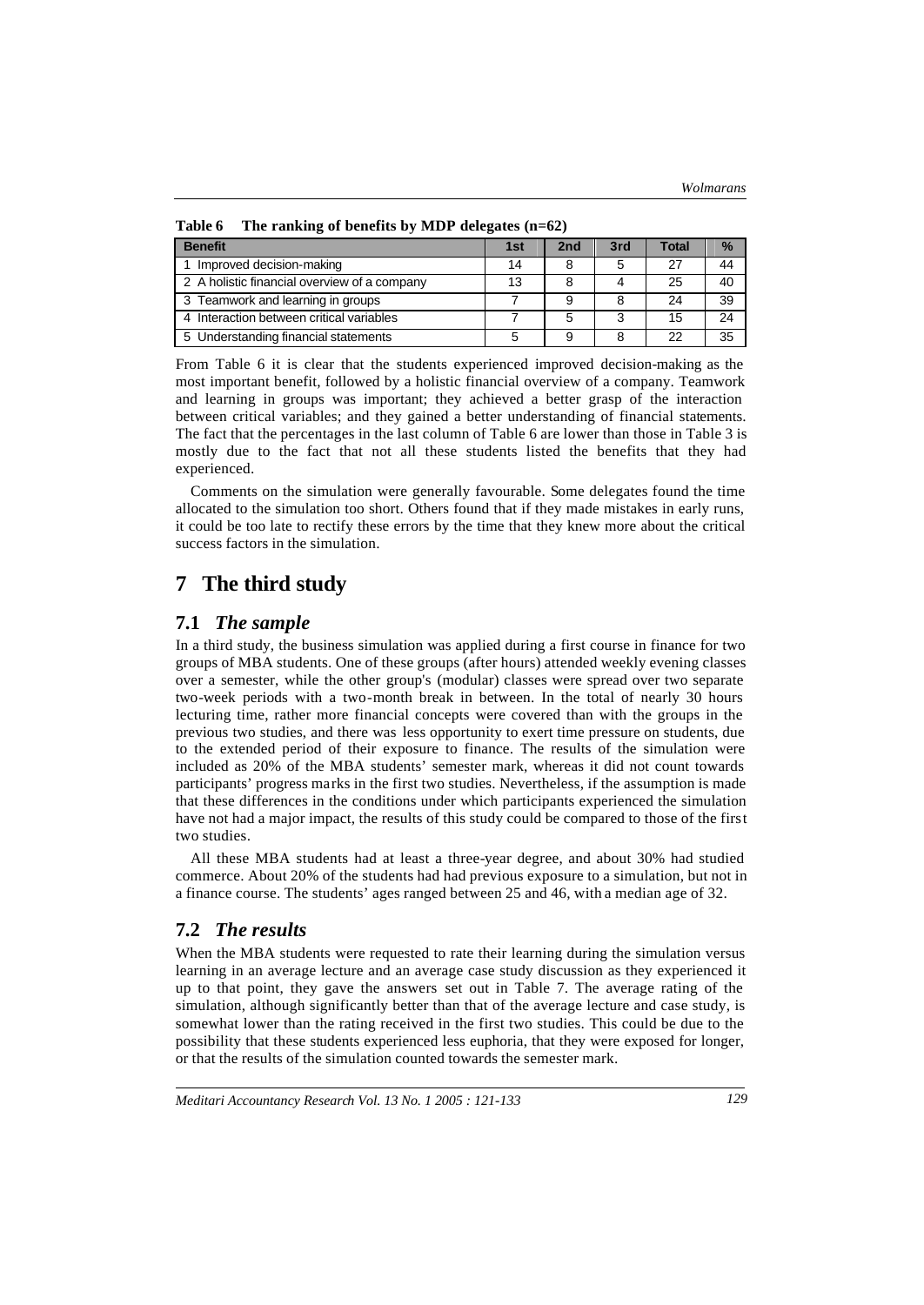*Business simulations in financial management courses: Are they of value to learners?*

| танг г<br>Ratting of real liting opportunities by MDA students (n=00) |         |          |          |  |  |  |
|-----------------------------------------------------------------------|---------|----------|----------|--|--|--|
| Learning opportunity                                                  | Average | Std.dev. | Grouping |  |  |  |
| <b>Business simulation</b>                                            | 8.19    | 1.49     |          |  |  |  |
| Average lecture                                                       | 7.16    | 1.35     |          |  |  |  |
| Average case study                                                    | 7.05    | 1.27     |          |  |  |  |

**Table 7 Rating of learning opportunities by MBA students (n=66)**

#### **Table 8 Average response of MBA students (n=66)**

| Question                                          | Average<br>response | Std.dev. | <b>Significance</b> |  |
|---------------------------------------------------|---------------------|----------|---------------------|--|
| Contribution of simulation to financial knowledge | 7.81                | 1.29     | p<0.01              |  |
| Should the simulation be used in future?          | 8.51                | 1.35     | p<0.01              |  |

The simulation contributed significantly towards MBA students' knowledge of finance (Table 8) and the students agreed that it should definitely be used in similar courses in future. The somewhat lower ratings of Table 8 could once again be due to the possibility that these students experienced less euphoria.

**Table 9 The ranking of benefits by MBA students (n=66)**

| <b>Benefit</b>                           | 1st | 2 <sub>nd</sub> | 3rd | <b>Total</b> | $\frac{9}{6}$ |
|------------------------------------------|-----|-----------------|-----|--------------|---------------|
| Group discussions and exchanging ideas   | 23  | 18              |     | 50           | 76            |
| Financial overview of managing a company |     |                 |     | 29           | 44            |
| Understanding financial statements       | 5   | 6               |     | 19           | 29            |
| Linking theory to practice               | 4   | 5               | ่ค  | 15           | 23            |
| Better decision-making                   | ≏   |                 |     | 11           |               |

The ranking of benefits experienced while participating in the simulation is reported in Table 9. These students regarded group discussions and exchanging ideas as the most important benefit, followed by the benefit of having a better financial overview of a company. The students understood financial statements better and were able to link theory to practice. What is perhaps surprising is the relatively low ranking of better decisionmaking, compared to the results of the first two studies.

The comments were mainly positive and only a few students experienced drawbacks. Some students felt that the simulation was not flexible enough; some noted that group dynamics had to be sorted out before more effective decision-making could occur; and others initially made mistakes because they did not understand the relationships between the critical variables.

#### **8 Summary and conclusion**

In the introduction to this article, the question was posed whether students in financial management regard a business simulation as a significant positive learning experience. The results of Tables 1, 4 and 7 confirm that the participants in three studies experienced a business simulation as a significantly more positive learning experience than either the average lecture or the average case study.

The second question asked was whether simulations could be used to enhance students' financial knowledge. The results of Tables 2, 5 and 8 prove that participants experienced a significantly positive impact on their financial knowledge. They also agree that simulations should be used in future finance courses.

The third question asked was what the most important benefits that students experience when they participate in a simulation were. The students had a positive experience of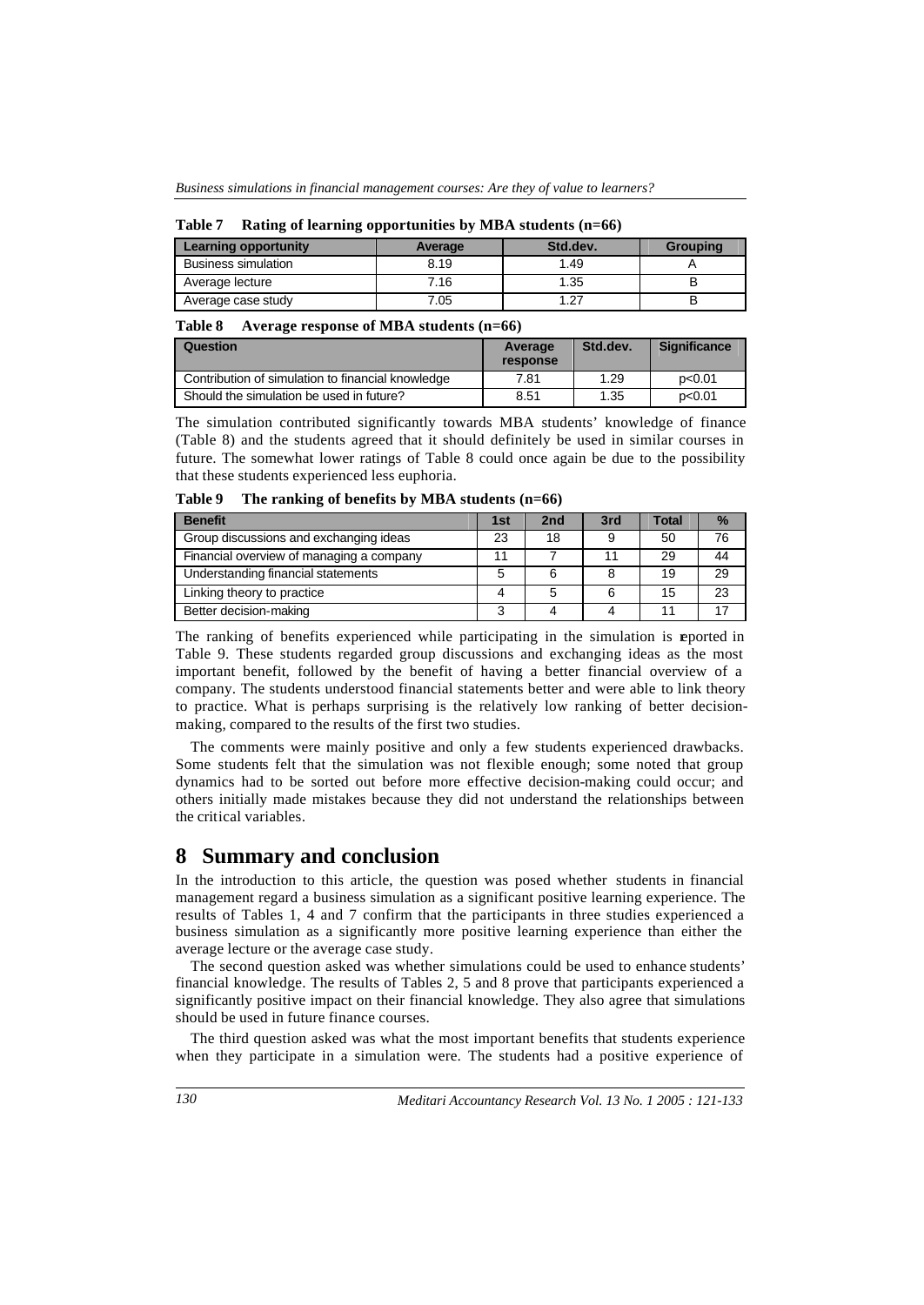teamwork and learning in groups; they obtained a holistic financial overview of a company; they experienced better decision-making; they understood financial statements and the interaction between critical variables better; they linked theory to practice; and they learned to think in terms of profitability. A few students found the time allocated to the simulation too short. The dynamics in some groups initially interfered with effective decision-making. Initial mistakes could also not be rectified later in the simulation.

The conclusion can be drawn that students had a significantly positive experience of these business simulations. It seems that total enterprise business simulations have a definite role to play in financial management education. Finance lecturers could take this into account when planning future value-adding opportunities.

#### **9 Areas for further study**

Joannides and Oldenboom (1999:38) determined the extent to which business simulations were used in marketing education in South Africa in 1999. However, no such study has been done with regard to the use of simulations in financial education. Research is thus still needed to determine how widely business simulations are used in South African financial education. What are the main obstacles that finance educators experience when they use simulations and how can these obstacles be overcome? Lastly, how can business simulations be used on a wider scale to enhance students' understanding of financial concepts while still creating a favourable learning experience? Financial education may have much to gain from a wider application of business simulations.

# **Bibliography**

- Anderson, P.H. & Lawton, L. 1992a. A survey of methods used for evaluating student performance on business simulations. *Simulation & Gaming*, 23(3):490-498.
- Anderson, P.H. & Lawton, L. 1992b. The relationship between financial performance and other measures of learning on a simulation exercise. *Simulation & Gaming*, 23(3): 326-340.
- Angel, J.J. 1994. The Broker Game: an enjoyable way to introduce students to financial markets. *Financial Practice and Education,* 4(1):61-64.
- Brooks, L.D. 1996. PC FinGame: The Financial Management Decision Game. London: Irwin.
- Brozik, D. & Zapalska, A. 2002. The PORTFOLIO GAME: Decision making in a dynamic environment. *Simulation & Gaming*, 33(2):242-258.
- Burns, W. & Burns, M. 1982. The use of a portfolio management simulation as a learning device. *Journal of Financial Education*, 11, Fall:79-82.
- Cooper, D.W. & Grinder, B. 1997. Introducing options pricing theory with a classroom game. *Financial Practice and Education*, 7(1):95-102.
- Dahlquist, J.R. 1998. Using service-learning in finance: a project example. *Journal of Financial Education*, 24, Spring:76-80.
- Elan, D. & Sanderson, G.R. 1991*.* Investment games: a modular approach. *Journal of Financial Education,* 20, November:11-16.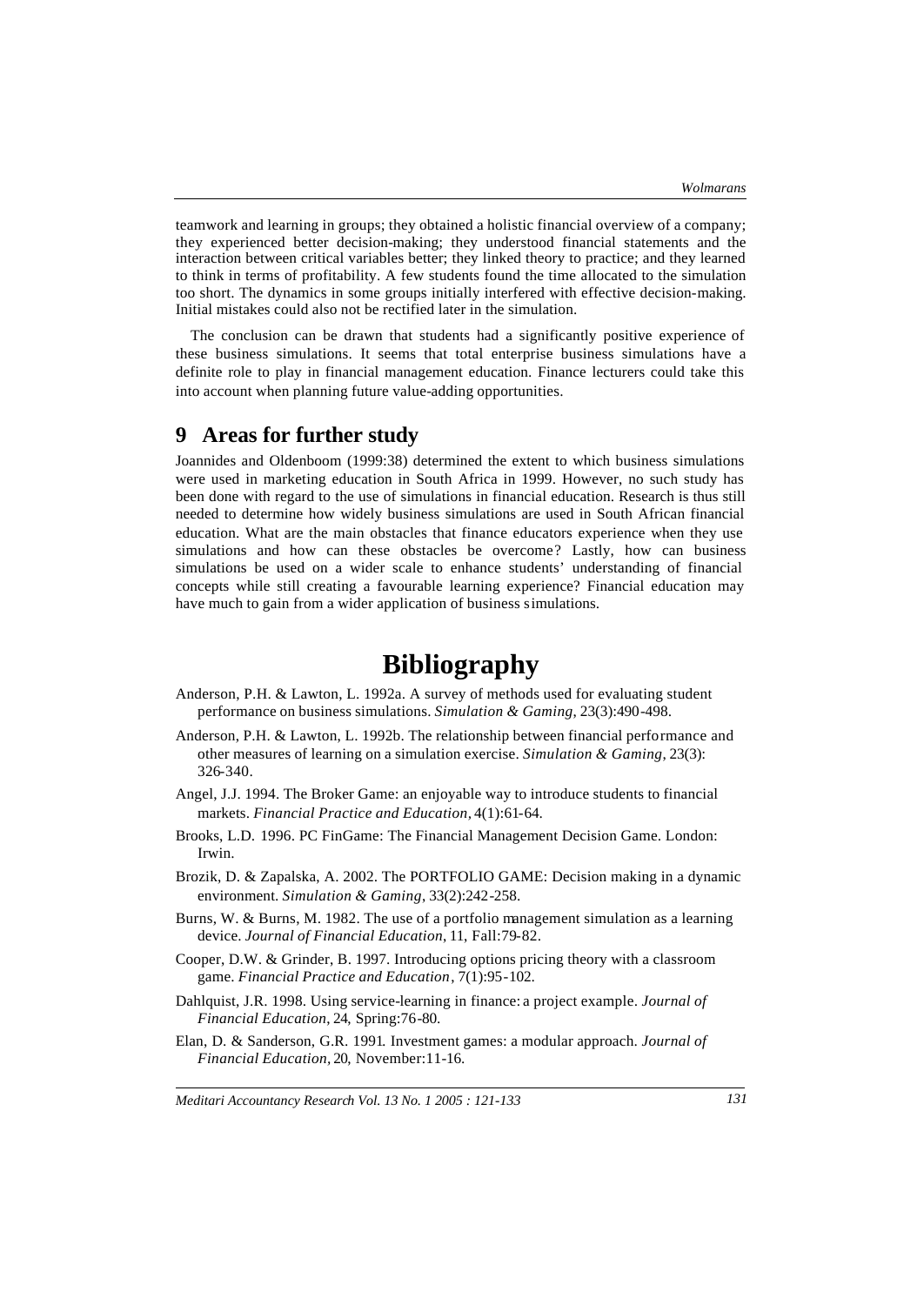- Elgood, C. 1997. *Handbook of management games and simulations*. 6<sup>th</sup> edition. Aldershot: Gower.
- Faria, A.J. 1998. Business simulation games: current usage levels an update. *Simulation & Gaming*, 29(3):295-308.
- Fripp, J. 1993. Learning through simulations: a guide to the design and use of simulations in business and education. London: McGraw-Hill.
- Garris, R., Ahlers, R. & Driskell, J.E. 2002. Games, motivation, and learning: a research and practice model. *Simulation & Gaming*, 33(4):441-467.
- Gentry, J.W. 1990. *Guide to business gaming and experiential learning*. London: Kogan Page.
- Gooding, C. & Keys, J.B. 1990. Introducing executive MBA programmes with management games. *Journal of Management Development,* 9(2):53-60.
- Gopinath, C. & Sawyer, J.E. 1999. Exploring the learning from an enterprise simulation. *Journal of Management Development,* 18(5):477-489.
- Greenlaw, P.S., Frey, M.W. & Vernon, I.R. 1979. *FINANSIM: a Financial Management Simulation*. New York: West.
- Hendrikz, J.D.S. 1991. The effective use of simulations in management education. *South African Journal of Economic and Management Sciences*, 6:1-16.
- Hogan, K.M. & Kish, R.J. 1999. Stocks, bonds, or both: an exercise in risk/return tradeoffs. *Simulation & Gaming*, 30(1):83-89.
- Joannides, D. & Oldenboom, N. 1999. The role of marketing simulation games in tertiary education: a South African perspective. *South African Journal of Higher Education,* 13(1):38-45.
- Kolb, D.A. 1984. *Organizational Psychology: an experiential approach to organizational behaviour*. Englewood Cliffs, New Jersey: Prentice Ha ll.
- Lee, J. 1999. Effectiveness of computer-based instructional simulation: a meta analysis *International Journal of Instructional Media*, 26(1):71-84.
- Macey, H. 1997. *PROSPEX: a business simulation*. Norwich: Harrison Macey.
- McLure, J. 1997. Games and simu lations: a modest proposal. *Science Activities*, 34(2):3-5.
- Nicholson, A. 1997. Bringing management reality into the classroom: the development of interactive learning. *Journal of Management Development*, 16(6):438-451.
- Pampallis, A. 1984. *A simple financial theory management simulation game: a teaching aid in finance*. Unpublished MBL dissertation, University of South Africa, Pretoria.
- Peters, V.A.M. & Vissers, G.A.N. 2004. A simple classification model for debriefing simulation games. *Simulation & Gaming*, 35(1):70-84.
- Petranek, C.F. 2000. Written debriefing: The next vital step in learning with simulations. *Simulation & Gaming*, 31(1):108-118.
- Rao, S. 1995. Putting fun back into learning. *Training*, 32(8):44-48.
- Rice, J.G. & Haslem, J.A. 1981. The use of computer-based simulation cases for educational programmes in financial institutions. *Journal of Financial Education*, 10, Fall:91-108.
- SAS Institute. 1985. *SAS User's Guide*. 5<sup>th</sup> edition. North Carolina: Cary Publishing.